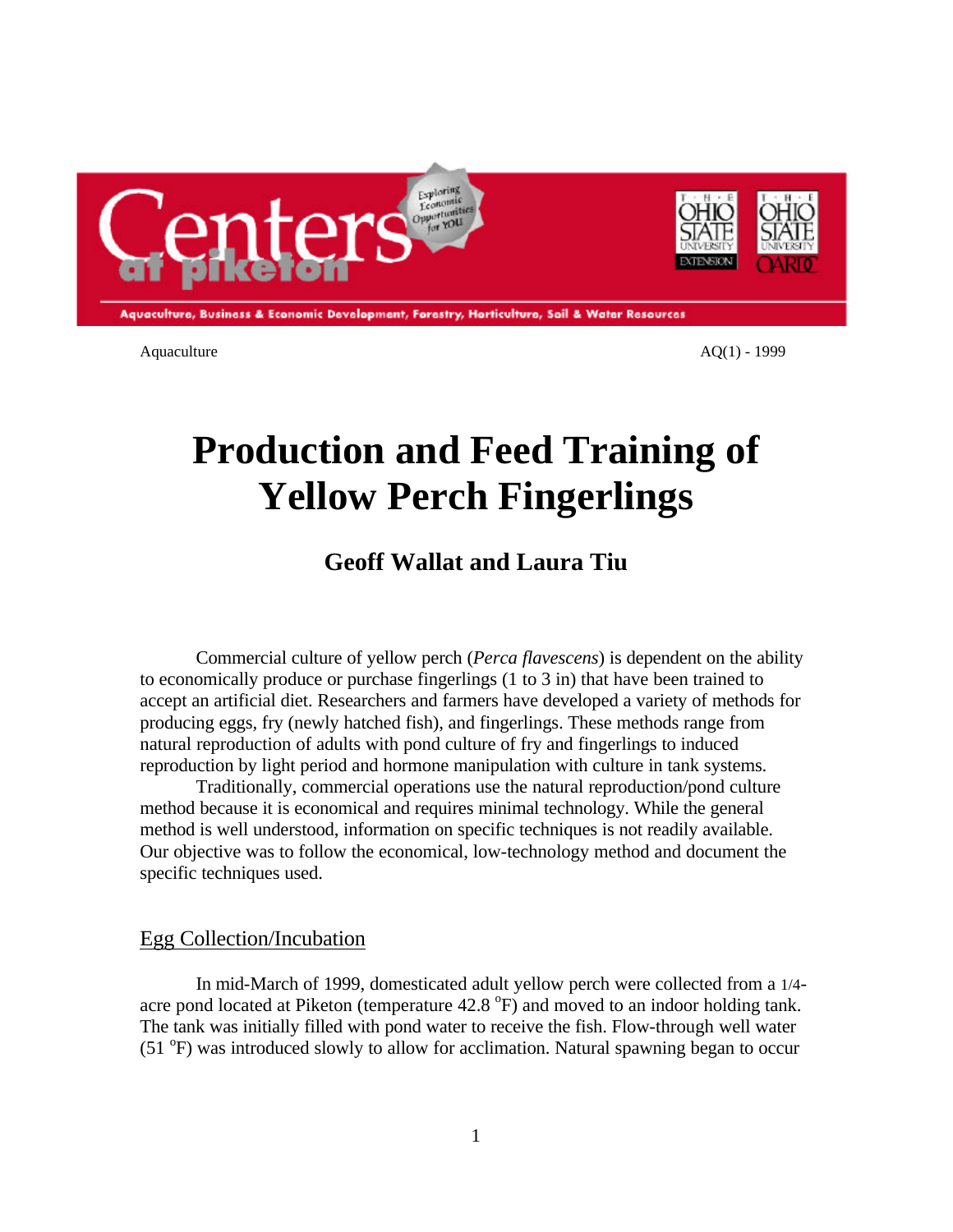in the tank two days after stocking. The fertilized egg ribbons were collected from the tank and placed into 3 shallow tanks supplied with flow-through well water. Ribbons were kept in separate groups based on the date of collection. The ribbons were stretched over a plastic mesh-covered PVC frame (Figure 1a) in a single layer. Each end of the ribbon was slipped onto a vertical "peg" located on the edges of the plastic mesh (Figure 1b). Clothespins were attached on top of the peg to prevent the end of the ribbon from slipping or floating off. Ribbons were incubated until the embryos reached the eyed stage (10 to 12 days at 51  $^{\circ}$ F). Over 80 ribbons were collected during a 7-day period.



Figure 1. PVC frame and plastic mesh used to incubate yellow perch egg ribbons a) top view, b) side view showing "pegs" at the ends.

### Pond Preparation/Egg Ribbon Stocking

On March  $29<sup>th</sup>$ , three ¼-acre ponds were prepared to incubate the egg ribbons in their final stage of maturation, so that fry would hatch-out directly in the pond. Approximately 50 lb of horse manure was placed into the dry bottom of each pond to stimulate zooplankton (microscopic animals) growth, as a food source for the yellow perch fry. Well water was slowly added (0.5 gal/min) to the ponds. One day later, eyed egg ribbons from the first incubating tank were stocked into pond 1. Ribbons from the second incubating tank (pond 2) and the third incubating tank (pond 3) were stocked two and three days later, respectively. For the first 2 ponds, the best 15 egg ribbons were chosen from each incubating tank. The final pond received 18 ribbons, due to an excess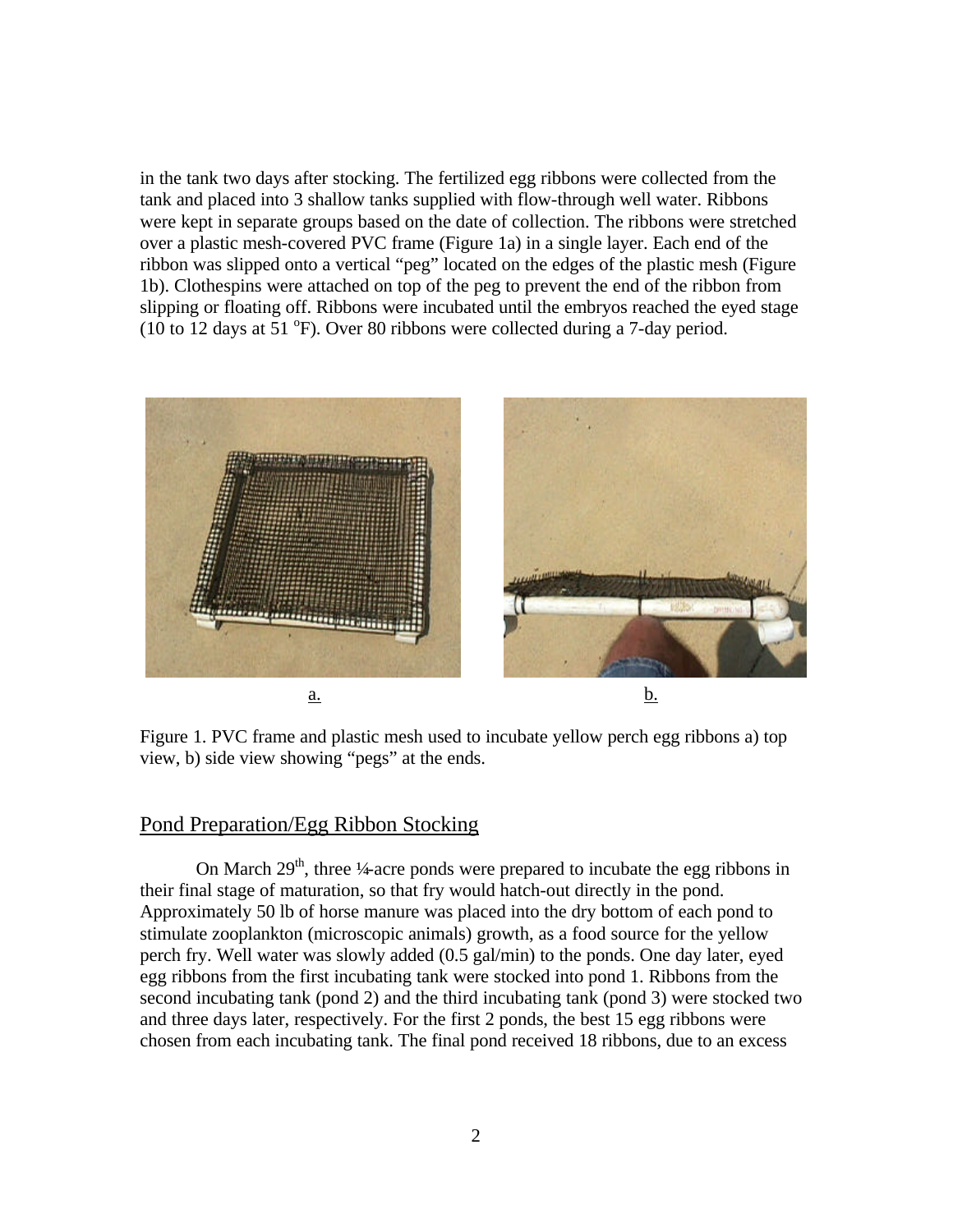supply (Table 1). The selected ribbons were wet-weighed (*Weight of ribbons and water – Weight of water = Weight of ribbons*) as a group before being placed into the pond. Two sub-samples (each 0.5 in long) were weighed and the eggs were counted to estimate the total number stocked into the pond.

Table 1. Estimated count of eggs stocked per pond.

| Pond                                       |               |         |         |
|--------------------------------------------|---------------|---------|---------|
| <b>Number of Ribbons</b><br>Number of Eggs | 15<br>127,000 | 126,451 | 223,535 |

Eggs were placed in the shallow water along the edges of the pond and allowed to hatch. Ponds were checked once daily for newly-hatched fish (called fry). Water flow into the ponds was stopped when the water depth in the deep end reached 12 in. The shallow water level was intended to maintain warmer water temperatures, decrease fry hatch-out time, and increase the zooplankton population. An initial application of liquid fertilizers (20 oz of 28-0-0; 2 oz of 10-34-0) was added to all 3 ponds to stimulate phytoplankton (microscopic algae) growth, which served as a food source for the zooplankton. The initial pond application was calculated to produce a concentration of 600 parts per billion (ppb) nitrogen and 30 ppb phosphorus.

Water flow into the ponds was turned back on (1 gal/min) once hatch-out had occurred (approximately 1 week after egg ribbon stocking). A Secchi disk (Figure 2) was used to monitor the phytoplankton population. The Secchi disk reading for each pond was taken daily (mid-morning). The liquid fertilizers were added to the pond using a hand sprayer if the reading was below the desired range of 12-18 in. Pond water volumes were calculated before each fertilizer application, due to the continuous addition of well water. Each application of the 28-0-0 and 10-34-0 fertilizers ranged from 20–200 oz and 2-20 oz respectively, based on the Secchi disk reading and the volume of the pond. A wide water temperature range  $(45.5{\text -}65.0^{\circ}F)$  was experienced during the fry cultivation period.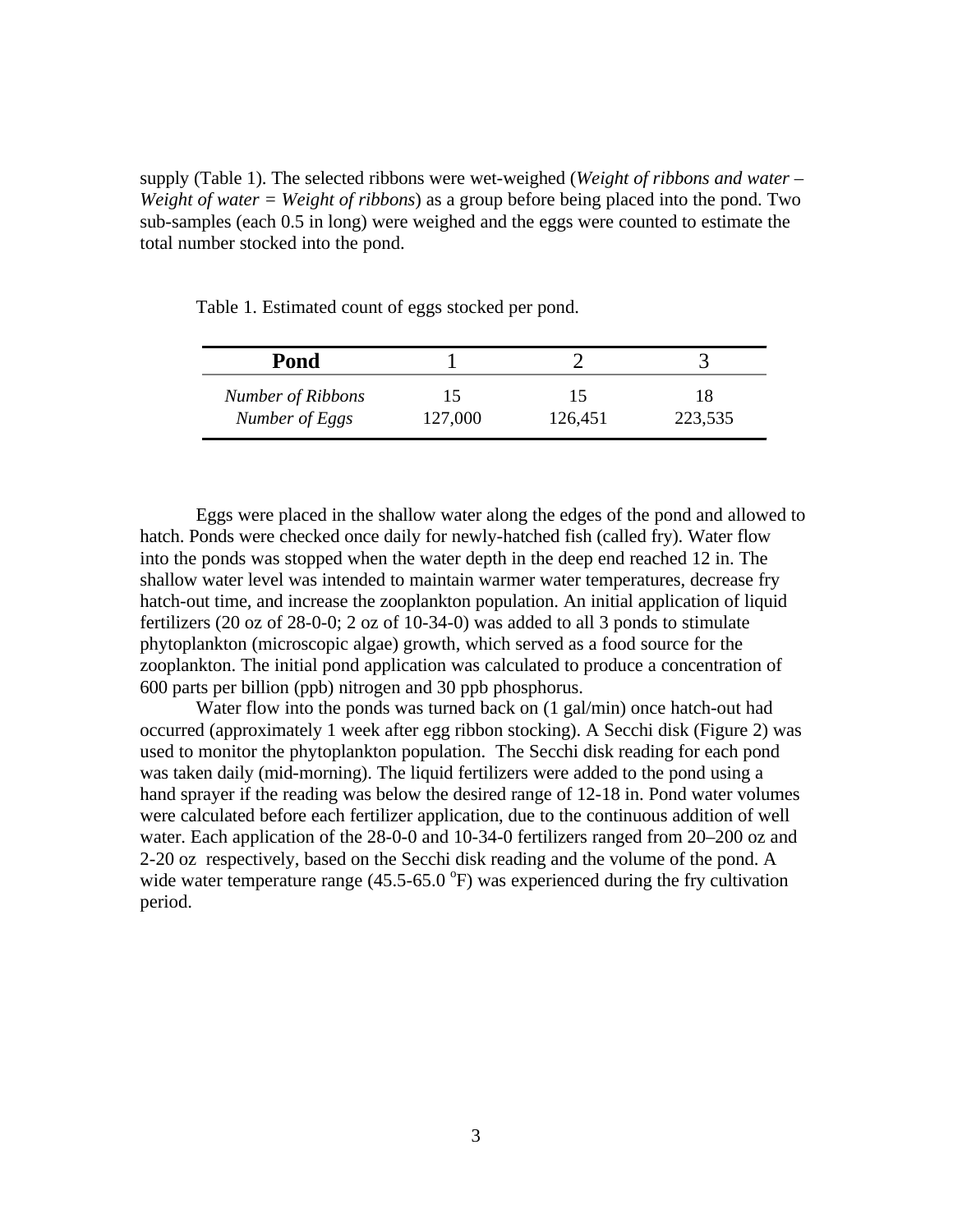



#### Collection of Fingerlings

Newly-hatched fry were allowed to feed on natural pond production of zooplankton during April through May and harvested from the ponds when they were estimated to have reached a length of 1-1.5 in (now referred to as fingerlings). Harvesting of the 3 ponds was staggered over several days, and followed the order of initial egg ribbon stocking. Ponds were slowly drained to allow fingerlings to move into a concrete catch basin (10 ft x 4 ft x 2 ft) located in the bottom of the pond's deep end. When the water level had dropped to the top of the catch basin, fingerlings were collected with a dip net, quickly placed into hauling containers filled with pond water, and transported to the greenhouse.

All fingerlings were wet-weighed, given a 5 parts per thousand (ppt) salt dip (30 to 60 seconds) and placed in tanks supplied with flow-through pond  $(68-71.6 \text{ °F})$  water. A sub-sample of 100 fingerlings were individually weighed and measured for total length. Fingerlings from pond 1 were stocked in a 105 gal tank. This group died several days later due to a drain clog and a subsequent low dissolved oxygen concentration. As a result, the groups from pond 2 and 3 were stocked into larger 210 gal tanks. Table 2 summarizes the estimated number of fingerlings harvested, average weight and length, and tank stocking density for the 3 groups.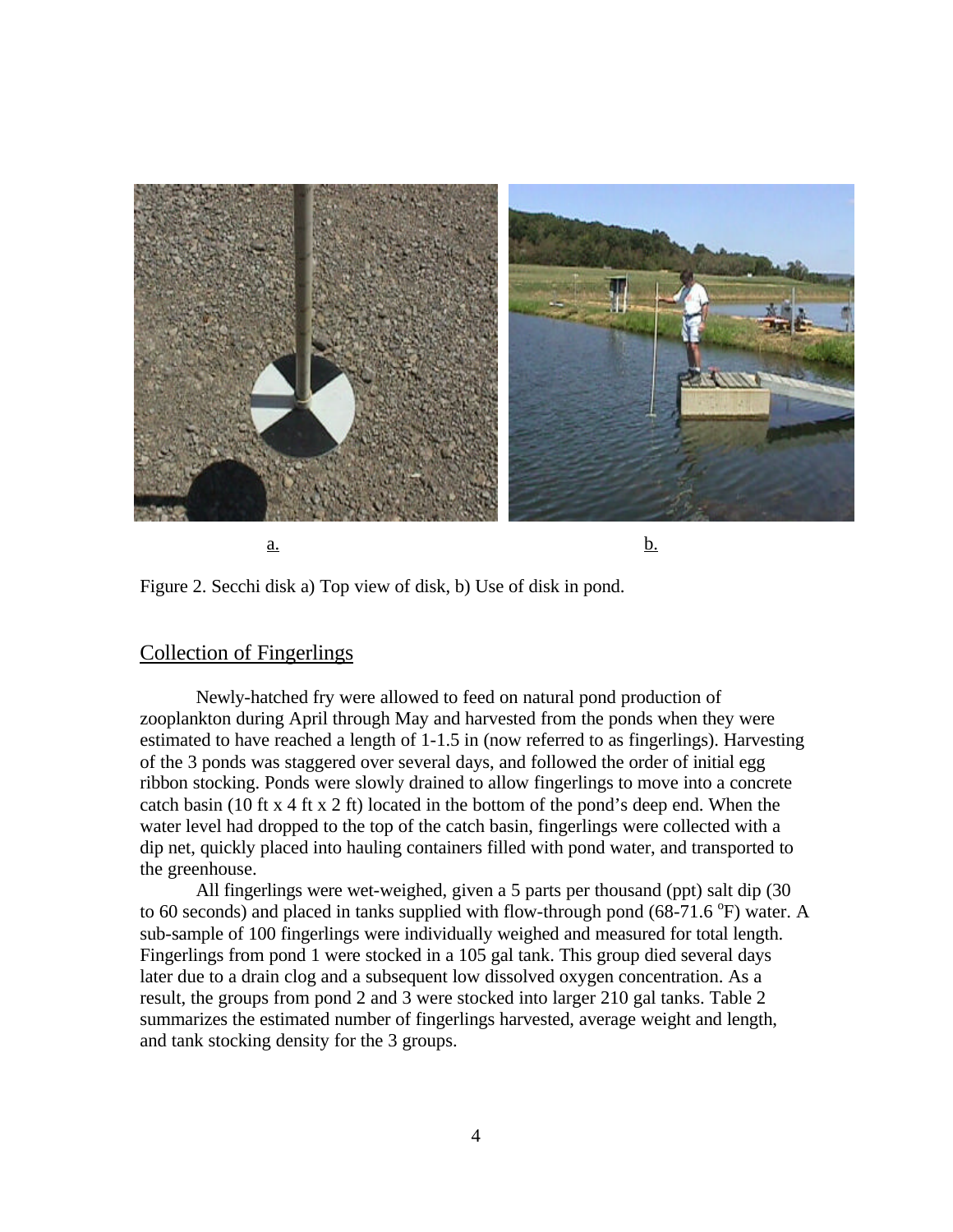| Pond                  |          |          |          |
|-----------------------|----------|----------|----------|
| Date of Harvest       | May 19th | May 24th | May 27th |
| Number Harvested      | 10,257   | 10,499   | 10,736   |
| Average Weight $(oz)$ | 0.03     | 0.02     | 0.01     |
| Average Length (in)   | 1.47     | 1.35     | 1.27     |
| Tank Density (oz/gal) | 2.39     | 0.84     | 0.47     |

Table 2. Pond date of harvest, number of fingerlings harvested, average weight, average length, and tank stocking density.

#### Feed Training

Both surviving tanks were fed at 5% of their body weight per day. Feed was distributed over a 24-hour cycle using automatic belt feeders (Figure 3). A trout starter diet (crumble size) was used. Mortalities were removed and counted several times per day. Dissolved oxygen (range 6.2-10.4 parts per million) and temperature (range 67.1- 81.4 <sup>o</sup>F) were recorded daily. After 1 week, fungus was noted on several of the fish in both groups. Consequently, formalin (25 parts per million) was added daily to aid in the control of fungus.



Figure 3. Automatic Belt Feeder.